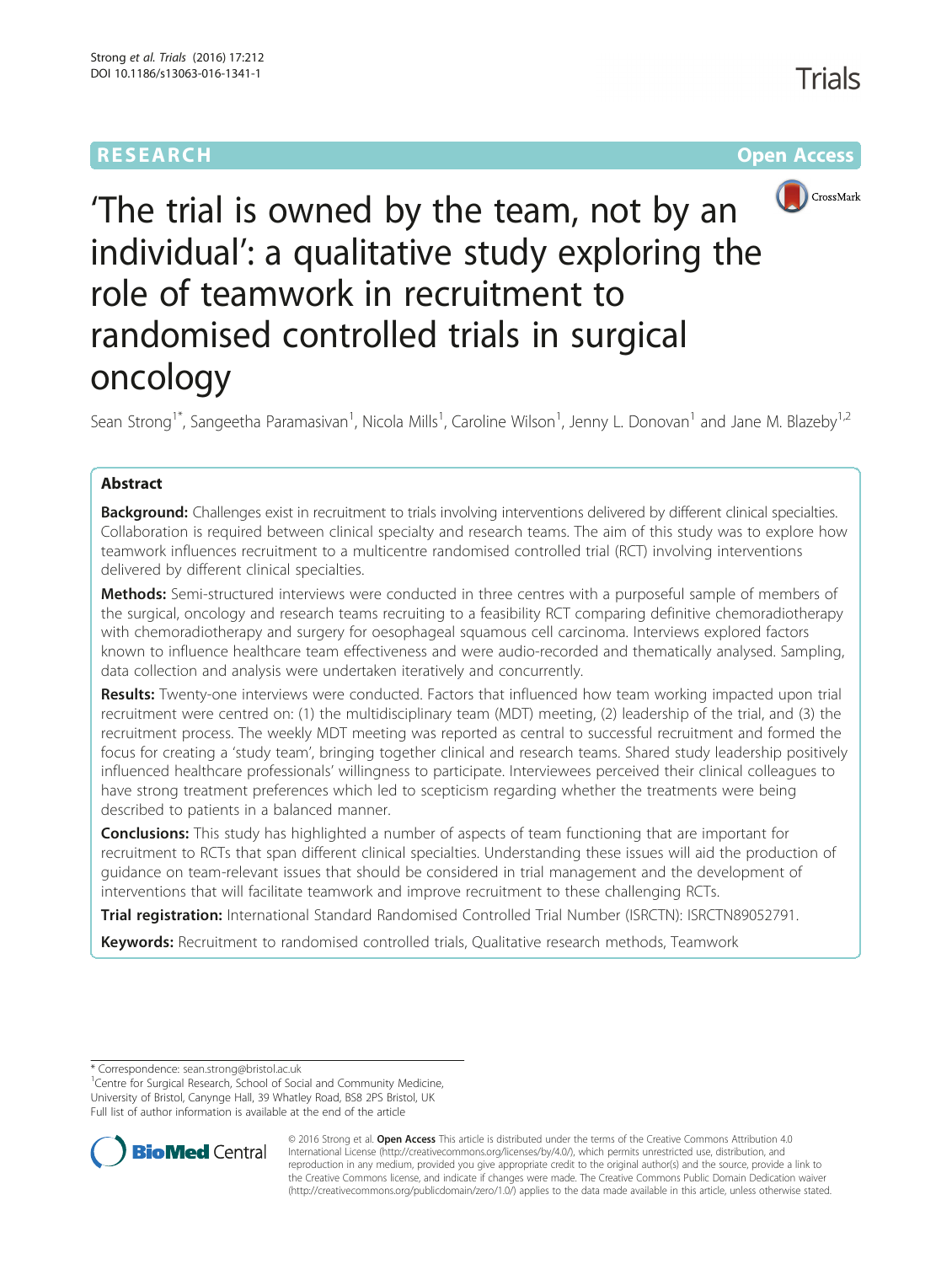## Background

Well-designed and well-conducted randomised controlled trials (RCTs) generate robust evidence to inform clinical and health-policy decision-making but many trials face problems with recruitment [[1](#page-7-0)–[4](#page-7-0)]. The recruitment process itself is often complex and involves several linked activities performed by clinical and research staff within and between different centres. Specific challenges in the recruitment process occur where the trial involves treatments routinely delivered by more than one clinical specialty (e.g. oncology treatment versus surgery) [\[5](#page-7-0), [6](#page-7-0)].

There may be several reasons why trials of treatments delivered by more than one clinical specialty are difficult. The practicalities and co-ordination of balanced information provision for patients about both treatments can be challenging. Whilst clinicians may be comfortable explaining interventions they routinely deliver they may well be less confident conveying the effectiveness of treatments outside their specialist remit [\[7](#page-7-0), [8](#page-7-0)]. The order in which eligible patients routinely consult with different clinical specialties within such trials may also have subtle influences on patient treatment preferences and, therefore, enrolment. In addition there is a need for these clinical teams to liaise closely with research professionals conducting the trial. The interdependency and complexity of components of the recruitment process means that teamwork within and between clinical and research teams is likely to be a factor in effective trial recruitment.

Multidisciplinary team (MDT) working within the delivery of cancer care is well-established and it is now mandatory in many countries for management decisions for all new patients with cancer to be made within MDTs [\[9](#page-8-0)–[14\]](#page-8-0). MDTs bring together healthcare professionals from many different backgrounds, such as surgeons, oncologists and specialist nurses who, as well as agreeing to treatment strategies, share a responsibility for recruiting patients to trials. MDTs have been suggested as the ideal setting to help co-ordinate and maximise clinical trial recruitment but have to date not been evaluated with regard to this outcome [[15, 16](#page-8-0)].

The importance and benefits of teamwork within and between clinical, multidisciplinary and research teams in recruitment to trials with interventions delivered by different clinical specialties is currently unknown. We undertook qualitative research to explore these issues within a multicentre feasibility trial in surgical oncology involving two diverse interventions delivered by oncologists or surgeons.

## Methods

#### Study setting

This study was devised to explore the importance of teamwork in recruitment to a multicentre study in surgical oncology. The present study was nested within a feasibility RCT that aimed to establish whether a full trial comparing a surgical (oesophagostomy) with a non-surgical treatment (definitive chemoradiotherapy) for localised oesophageal squamous cell carcinoma (SCC) was viable [[17\]](#page-8-0). This trial was chosen as the setting for the exploration of the role of teamwork in recruitment because of the diverse nature of the two interventions and because there were substantial variations in the number of patients successfully recruited between participating centres. Ethical approval was obtained for the present study and the feasibility study from the North Somerset and South Bristol Research and Ethics Committee (09/H0106/69).

#### Description of the trial recruitment pathway and teams

Eligible patients were offered separate consultations with a member of the surgical team initially, and then with a member of the oncology team, to discuss the trial and treatment options. Centres recruited patients to the trial for different lengths of time between April 2010 and March 2013. During this time, 375 patients with oesophageal SCC were discussed in 331 MDT meetings, and 42 (11 %) patients were considered eligible. Of these, five patients were successfully randomised, all from a single centre (centre 3) (Table [1\)](#page-2-0).

We aimed to interview healthcare professionals who participated in any aspect of recruitment to this study. This included members of the surgical team (consultant surgeons and specialist nurses), members of the oncology team (consultant oncologists) and members of the research team (research nurses, the chief investigator, the principle investigators and clinical trials co-ordinators).

#### Data collection

Participants were purposively sampled to ensure that a range of different healthcare professionals across all of the study centres was included (Table [2\)](#page-2-0). Interviewees in centre 3 were known to SS but not to CW. Interviewees in centres 1 and 2 were not known to either SS or CW. Interviews in centre 3 were conducted by CW and in centres 1 and 2 by SS. Interviews were conducted either face-to-face or over the telephone between April 2012 and March 2013. All participants consented to being interviewed. A semi-structured topic guide was developed from the literature on trial recruitment and healthcare team effectiveness to explore perceptions of teamwork and its role in recruitment to trials. The topic guide was modified iteratively throughout the study to reflect emergent findings ([Appendix 1](#page-6-0)).

## Data analysis

Interviews were audio-recorded and transcribed verbatim, with identifying details anonymised. Thematic analysis was undertaken using the constant comparison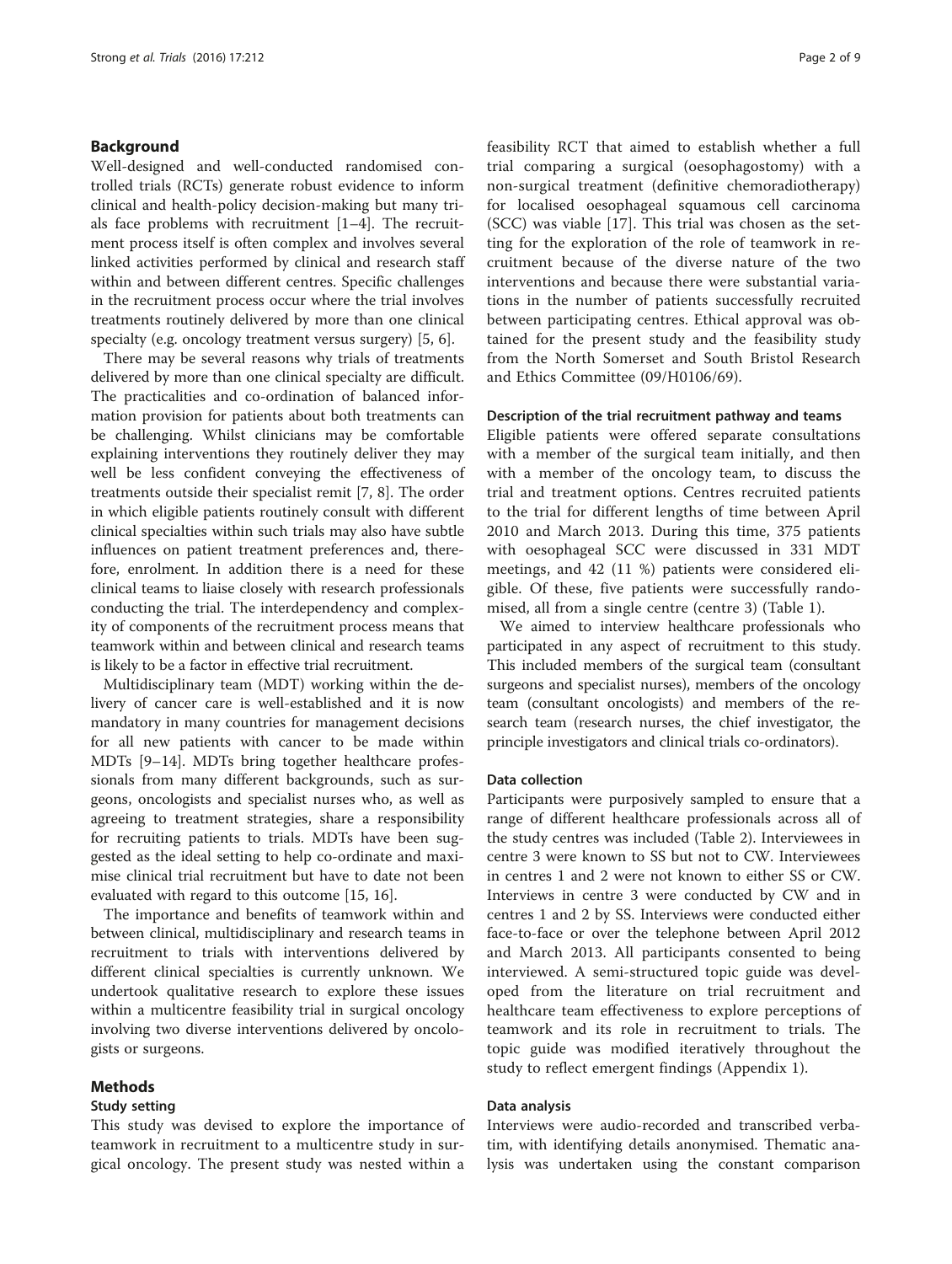<span id="page-2-0"></span>Table 1 Number of patients who were discussed, found to be eligible, and randomised at each centre

|                                                   | Centre 1 | Centre 2 | Centre 3 |
|---------------------------------------------------|----------|----------|----------|
| Patients with oesophageal SCC<br>discussed at MDT | 162.     | 5()      | 163      |
| Eligible for the pilot RCT                        | 15       |          | 24       |
| Randomised into pilot RCT                         |          |          |          |

MDT multidisciplinary team, RCT randomised controlled trial, SCC squamous cell carcinoma

technique of grounded theory [\[18, 19\]](#page-8-0). This aims to generate new hypotheses about phenomena that are derived or grounded in the data. Its central principle is of constant comparison, where new findings are systematically compared with existing data. In this way, similarities and differences can be identified and emerging theories refined through the ongoing assimilation of data. The computer software package NVivo 10 was used to support data storage and analysis. Transcripts were coded with key words or phrases and scrutinised for common themes. Identified themes were compiled into a coding frame, against which themes emerging from subsequent transcripts were compared. Coding was carried out by

|  | Table 2 Participant profile |  |
|--|-----------------------------|--|
|--|-----------------------------|--|

| Study ID        | Centre         | Job title                                     |  |
|-----------------|----------------|-----------------------------------------------|--|
| P <sub>1</sub>  | 1              | Consultant oncologist                         |  |
| P <sub>2</sub>  | 1              | Consultant oncologist                         |  |
| P <sub>3</sub>  | 1              | Research nurse                                |  |
| <b>P4</b>       | 1              | Clinical trials co-ordinator                  |  |
| P <sub>5</sub>  | 1              | Consultant surgeon, Principle investigator    |  |
| P6              | $\overline{2}$ | Consultant oncologist, Principle investigator |  |
| P7              | $\overline{2}$ | Consultant oncologist                         |  |
| P <sub>8</sub>  | $\overline{2}$ | Consultant surgeon                            |  |
| P9              | $\mathfrak{D}$ | Consultant surgeon                            |  |
| P <sub>10</sub> | $\overline{2}$ | Research nurse                                |  |
| P11             | $\overline{2}$ | Research nurse                                |  |
| P <sub>12</sub> | 3              | Consultant surgeon                            |  |
| P13             | 3              | Consultant surgeon                            |  |
| P14             | 3              | Consultant surgeon                            |  |
| P <sub>15</sub> | 3              | Consultant surgeon                            |  |
| P <sub>16</sub> | 3              | Consultant surgeon, Chief investigator        |  |
| P17             | 3              | Consultant oncologist                         |  |
| P18             | 3              | Research nurse                                |  |
| P <sub>19</sub> | 3              | Research nurse                                |  |
| P <sub>20</sub> | 3              | Research fellow                               |  |
| P21             | 3              | Specialist UGI nurse                          |  |

UGI Upper gastro-intestinal

SS following initial double-coding with SP and inconsistencies were discussed and resolved with reference to the raw data. Emergent themes were further discussed and refined by consultation between SS, CW, SP, NM and JD. SS was relatively new to qualitative research but was well-supported by SP and NM, both of whom have a wealth of qualitative research experience. CW is an experienced qualitative researcher. JD, who has extensive qualitative research experience, oversaw the research. Sampling, data collection and analysis were undertaken iteratively and concurrently until data saturation, the point at which no new themes occurred, was considered to have been achieved.

# Results

# **Participants**

Twenty-four healthcare professionals were contacted via email and sent a study protocol explaining the study and asking them for an interview. Twenty-one responded, all of whom were interviewed. This included eight surgeons (including the chief investigator and a principle investigator), five oncologists (including a principle investigator), five research nurses, a specialist upper gastrointestinal nurse, one research fellow, and the clinical trials co-ordinator (Table 1). The mean length of interview time was 30 min (range 10–53 min). Identified factors that influenced how team working impacted upon trial recruitment were centred on: the multidisciplinary team meeting, leadership of the trial, and the recruitment process. These themes are explained in the following sections with illustrative quotes.

#### 1. The multidisciplinary team meeting

Surgeons, oncologists and specialists nurses across all centres described the weekly multidisciplinary team meeting as an important factor in recruitment. The MDT meeting was reported as an essential forum to discuss the study in general, such as ensuring eligibility criteria were clear and understood and also as an opportunity to ensure that all patients were screened for eligibility and not missed:

P14: I think it's (the MDT meeting) a very good way of trying to get the information out that this trial is occurring and we will discuss every patient that comes through and it's a very good way of flagging up actually they're potentially suitable for recruitment to this trial. (Consultant surgeon, centre 3)

P2: I think (the MDT meeting) works well as a team, and it's partly that there is no way that a patient could be missed so you can be absolutely sure that for this sort of study all the patients get considered and that's the first step. (Consultant oncologist, centre 1)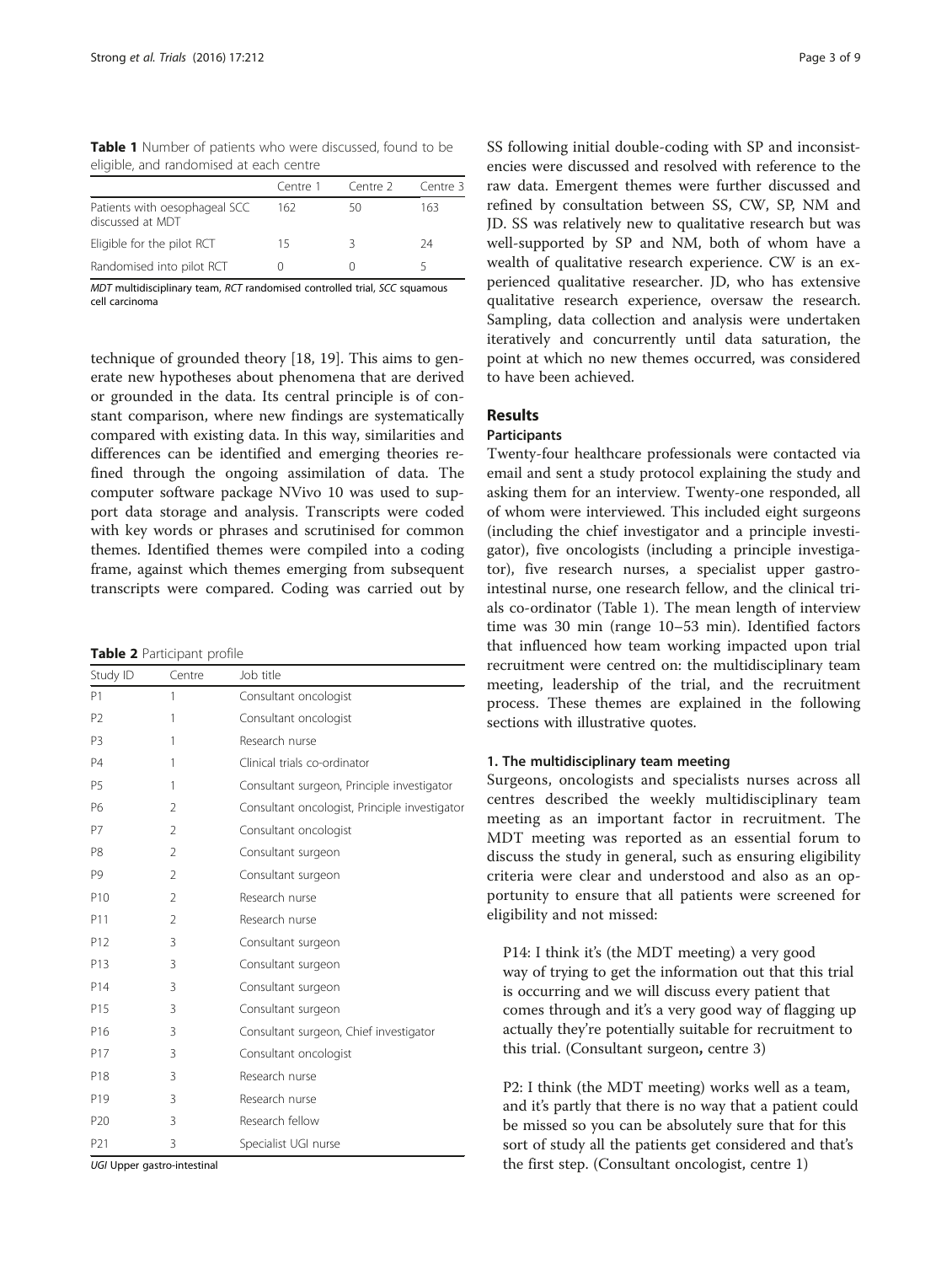## Structure of the MDT meeting

The structure of the multidisciplinary team meeting differed between sites and this was described as having an important influence on teamwork and recruitment. In centres 1 and 3, all healthcare professionals involved in the study (surgeons, oncologists, specialist nurses and research nurses) attended one central MDT meeting. This appeared to reduce professional barriers as the study was perceived as part of the MDT team's responsibility instead of the study team and clinical MDT team being viewed as two separate entities. Decisions regarding the eligibility of a patient were described as being made by the MDT and not by any one individual. This shared responsibility ensured 'buy-in' from all healthcare professionals involved:

P17: We have a large trial portfolio and we try to have 'buy-in' from the whole team to a clinical trial so the clinical trials that we do are agreed by the whole team then, not done in isolation. And the MDT decision will be to offer a clinical trial. That's one of the reasons why we've been very successful in terms of actually putting people into trials because there is 'buy-in' from the whole team to do clinical research. So, I think it was an MDT decision that they were eligible for the study and we went from there. (Consultant oncologist, centre 3)

P14: No. I don't see it as a surgical trial or an oncological trial. I see it as a team trial. I see it as an MDT trial. (Consultant surgeon, centre 3)

By contrast, in centre 2, rather than one central MDT meeting, several smaller hospitals had their own MDT meetings where patients with cancer were initially discussed. Any patients that were appropriate for potentially curative treatment (and, therefore, eligible for the study) were then also discussed at a central MDT meeting attended by clinicians from these peripheral hospitals. This occurred at another hospital location. The peripheral MDT structure was described by all interviewees in this centre as problematic. Each of the peripheral sites acted as an individual team meaning that there was not the same MDT 'buy-in' as was described in centres 1 and 3, with communication limited by institutional and specialty boundaries. Lack of integration of the research nurses into the multidisciplinary team also appeared to be affected by this structure, with interviewees suggesting that integration would have been desirable and that the lack of it may have been a factor affecting recruitment:

P6: We have evolved, um, into a team which has maintained local routes, so we still have a system where we have three local MDTs where we do the diagnostics and the palliative treatments and then they come together, the only time we all come together is for potentially curative patients. By and large patients are managed initially by local teams and, therefore, for this study the big challenge was when the patients are first diagnosed then seen by a surgeon, the conversation evolves about what the treatment options are. So, by the time we were having the main decision around treatment, patients had either missed consultations in terms of sort of getting them recorded or they'd already evolved into whether they were keen on surgery or not keen on surgery… I'd have sort of six conversations with different teams and you know making sure everybody was on board, it was hard. (Consultant oncologist, centre 2)

P10: It would have helped to have surgical leadership at the peripheral sites, we were separate, we needed someone to lead the surgeons. If we had a research nurse based in the peripheral hospital it would have brought the two groups together. (Research nurse, centre 2)

P10: We are an independent oncology site – we are not attached to the peripheral hospitals – so it was very difficult to have any research nurses input to support the surgeons. We were relying on the nurse specialists, who were a little bit protective and didn't understand and had some fear about the trial. Not having a research nurse based at the peripheral sites was very difficult for them and the surgeons needed the support. Research is alien to the specialist nurses, they don't understand about research, obviously it's a totally different role… (They) were protective of their patients and fearful of the study. (Research nurse, centre 2)

## Length of time as a multidisciplinary team and involvement with a RCT

The duration that clinical teams had worked together as a multidisciplinary team within their centre was felt to be a significant contributor to overall team functioning. Working with the same team members for a number of years was reported as increasing the efficiency of the team. The timing of involvement in this RCT also emerged as an important influence on teamwork, with individuals who felt involved with the study from the inception, and who perceived that they had participated in influencing the design, describing more engagement in the study (centre 1 and 3).

P17: So, I've been here for quite a few years now and we've worked as a team for many years and that's how we've always worked and I think the team works quite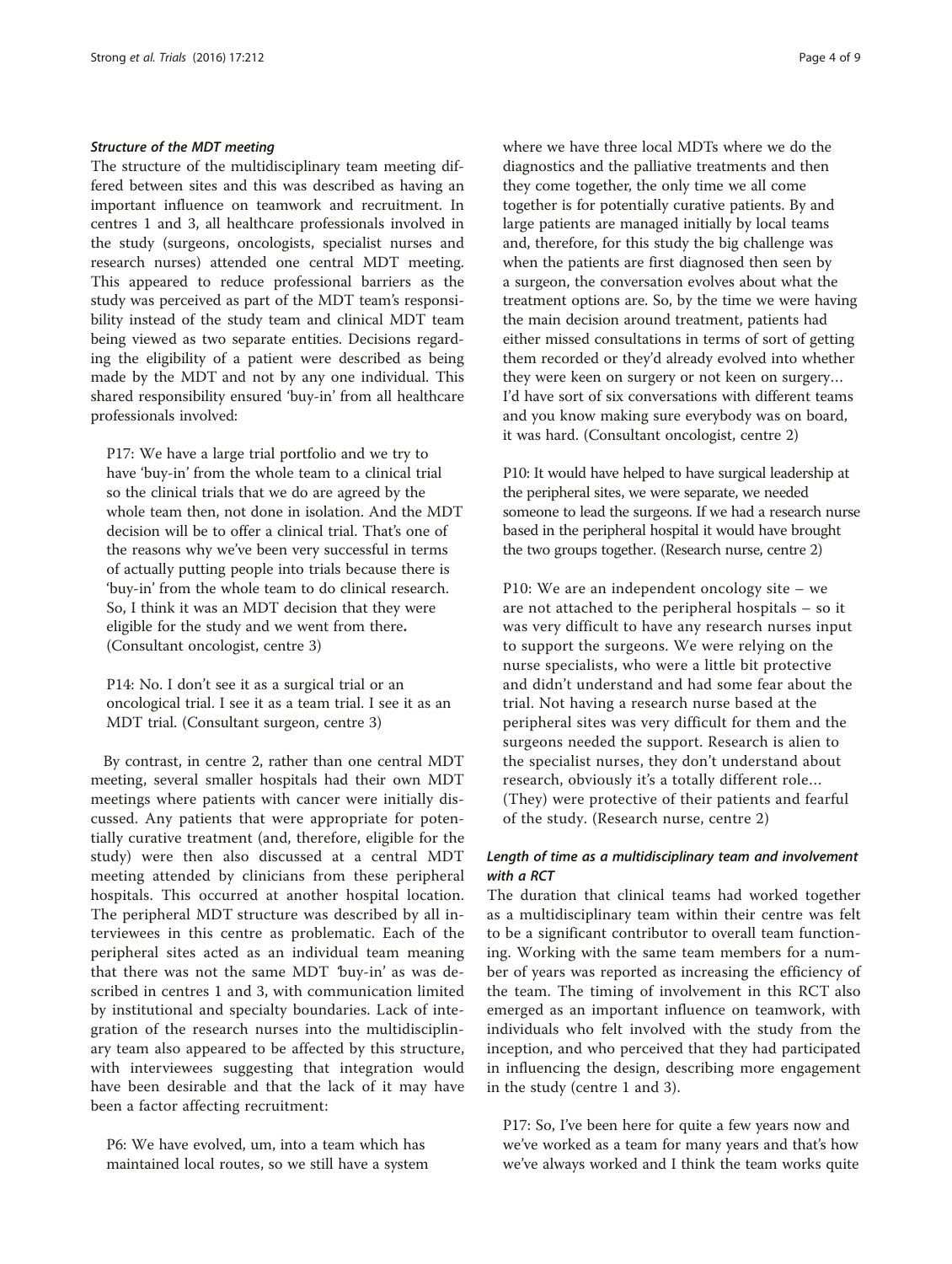successfully and has functioned quite well over many years. (Consultant oncologist, centre 3)

P5: As a multidisciplinary team we had discussed (the trial) for 14 months – a long time. All the team knew that it was something we wanted to do. (Consultant surgeon, centre 1)

P9: I think probably raising the awareness and bringing the study to the forefront of people's minds more often was needed. Certainly I wasn't really fully aware of what the trial involved and what its aims and outcomes were until I came to that meeting in (city)… after the trial had started. (Consultant surgeon, centre 2)

## 2. Trial leadership

All informants initially described a single named leader within their centre as having overall responsibility for all aspects of the trial including ensuring that eligible patients were appropriately screened at the MDT meeting and maintaining the profile of the study. In the only centre to randomise patients (centre 3), views regarding leadership appeared to change over the course of the study, with the study becoming viewed less as being led by an individual and more as a 'team trial', with all members of the MDT having responsibility for delivery:

P12: (The trial) has raised the awareness within our own MDT about the different options. It has stopped being (name of individual's) trial, which is what it was called. There were the comments about (name of individual's) project or, you know (name of individual's) trial rather than the trial that we were looking at. I don't know whether (name of individual's) trial equalled pet project. That's an interpretation I took when certain individuals would say it. I don't know whether that was the case or not because I've never challenged anybody on that but that was an impression I got to begin with, um, and I think it changed with time. (Consultant surgeon, centre 3)

P17: No, I think – I hope the trial is owned by the team. I mean (name of individual) is the chief investigator, absolutely fine, but the concept of the trial is owned by the team – doing the trial is owned by the team not by an individual. The aim of clinical research is to improve patient care in its generality and, therefore, the whole team should have an interest in it. Teams that are proactive in research tend to have better quality outcomes as well. Fewer complaints and better outcomes, so there are good reasons for teams to be involved in research. If individuals were involved in research that's absolutely

fine, but it's much more effective with 'buy-in' from the whole team. (Consultant oncologist, centre 3)

In the other centres in which a single named person continued to be viewed as the lead, the specialty of the leader was reported as having an influence on team engagement with the trial, with engagement being less problematic if the leader and team members were from the same speciality:

P1: I think we have very much a collaborative approach and (name of consultant) leadership style is, is very good, so he's up there in the bow but the rest of us are rowing quite happily behind. (Consultant oncologist, centre 1)

P6: I guess then its about enthusiasm of the surgeons to really take it on. It wasn't their trial, you know they weren't against it but they probably weren't as proactive as I was to make it work.

## 3. The recruitment process Treatment preferences

All interviewees believed that oncologists and surgeons, who were responsible for describing the study interventions, favoured a particular treatment. This resulted in scepticism about whether the study treatments were being described to patients with equal enthusiasm. Preferences were described as subtle and not openly expressed. Surgeons tended to believe that other surgeons favoured surgery and oncologists favoured chemoradiotherapy. Oncologists also believed surgeons favoured surgery:

P16: I don't know whether fundamentally (name of oncologist) thinks chemoradiotherapy's a better treatment. I have suspicions he does, but I've no evidence for it. (Consultant surgeon, centre 3)

P7: I thought potentially, you know not all of them, but some of the surgeons may have felt that occasionally it was operable and that was preferable treatment. (Consultant oncologist, centre 2)

P14: Some of my colleagues in the unit would want to operate on absolutely everything they had the opportunity to operate on, and so might not emphasise the chemoradiotherapy bit quite as strongly. (Consultant surgeon, centre 3)

P3: But of course the surgeon is obviously more biased to surgery and the oncologist is biased to that treatment. I think subconsciously the way they talk to them… It may be something even more subtle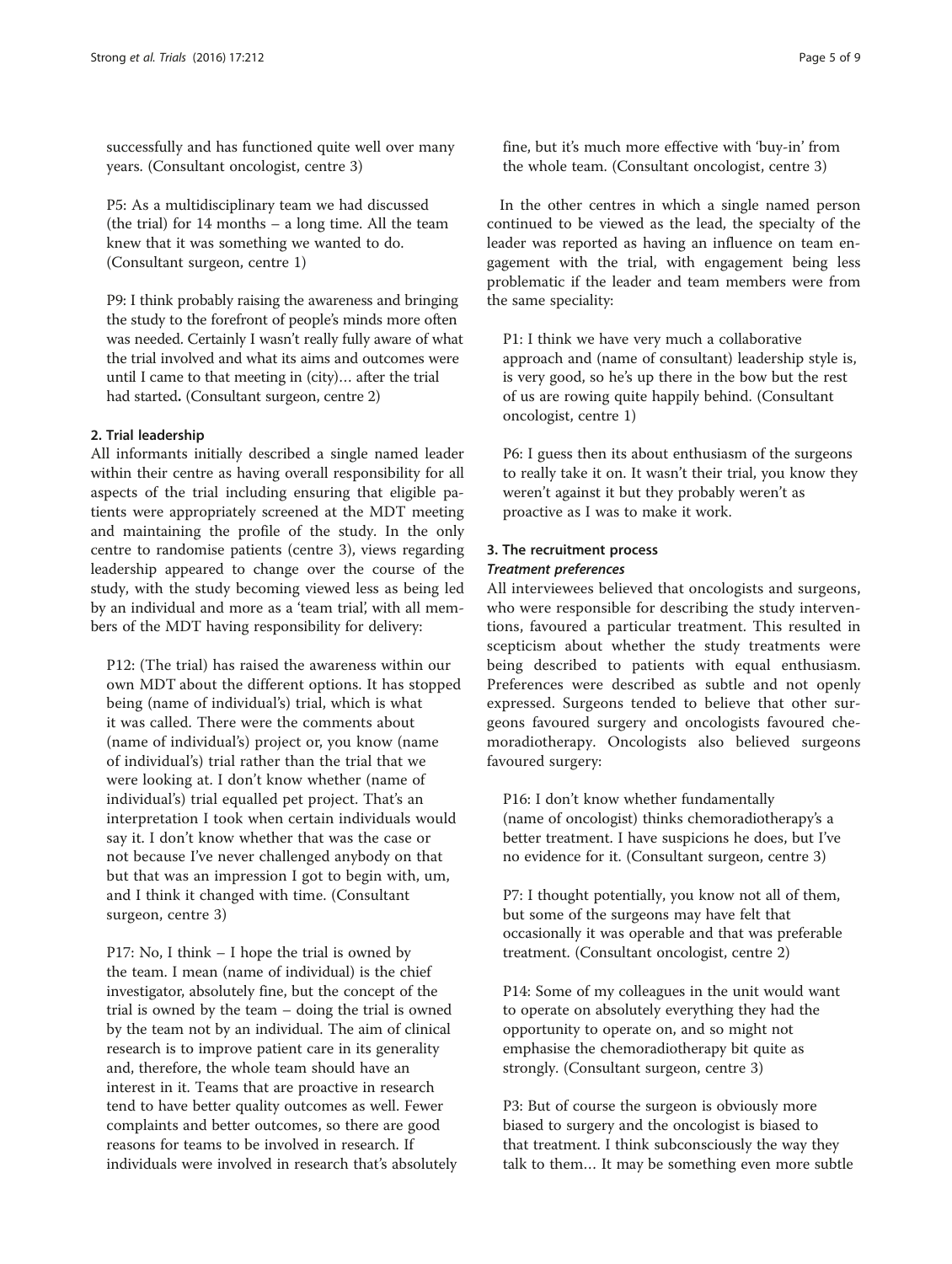than in words that they are saying. (Research nurse, centre 1)

In view of these biases one interviewee suggested that a member of the research team, as opposed to a surgeon or oncologist, would be better placed to provide a balanced description of the study and the involved treatment arms:

P13: You almost want the patients informed and consented and entered into the trial by a nononcologist and non-surgeons. You want somebody who knows about both treatments, very well and in detail, knows about potential complications but also is removed from the frontline, so that they can impart as much information as possible in an unbiased way. (Consultant surgeon, centre 3)

The order in which patients had their treatment consultations (either with a surgeon first and then an oncologist, or vice versa) was believed to also influence treatment choices. Interviewees believed that patients were developing strong treatment preferences in line with the speciality of the clinician that they saw first and, therefore, declining randomisation. Possible solutions suggested to combat this bias included either changing the order in which they saw the specialists or to have a single joint consultation in which a surgeon and an oncologist both sit in the same consultation and explain the treatments to the patient:

P2: Well, certainly that's our experience here, particularly with the way that we did the consultations is that they saw surgeons first and then oncologists. They would often come to me as the oncologist and say – you know I've already made my mind up – and they usually wanted surgery but it might be that they wanted radiotherapy. By the time they see the second clinician they already have quite firm views about which treatment they want. The other suggestion was that maybe we could be seeing the patients in a different order altogether or in a joint clinic. I think that would be interesting as then for everything the surgeon says the oncologist can give their opinion. You could sort of act as a double act to give the arguments for and against both mortalities of treatment. (Consultant oncologist, centre 1)

P13: I think the main problem of the trial was who saw them first. If the oncologist saw them first then they would be able to lay out their stall first – with the pluses and the minuses and then if they were seen again – in a few days' time by the surgeons then foremost in their mind would be what the oncologist

had to offer and we (as surgeons) would then have to, in inverted commas, compete with that. Whereas, if it happened the other way round we would then at least get our information across on a blank canvas. I think that's the difficult thing with two very different treatments with two very different side-effect and complication profiles. (Consultant surgeon, centre 3)

## **Discussion**

This study has explored the importance of teamwork in recruitment to a multicentre study in upper gastrointestinal cancer involving treatments delivered by different clinical specialties. The importance of the weekly MDT meeting to establish patient eligibility and for building a sense of a 'team' amongst the healthcare professionals was emphasised by team members. Shared leadership models across specialty and professional boundaries appeared to motivate enthusiasm for the study. Clinician bias towards the treatment routinely offered by their specialty was perceived by all interviewees. This led to scepticism about balanced information provision to patients which was believed to have a detrimental effect on recruitment rates. In light of these findings, it is recommended that trials consider the teams participating in recruitment and that future work develops interventions to facilitate 'trial teams' that span different clinical specialties.

A conceptual model known as ITEM (the Integrated Team Effectiveness Model) has been developed by Lemieux-Charles to aid the understanding of the effectiveness of teams in healthcare [\[20](#page-8-0)]. This model depicts the interactions between the task design, team process, and team effectiveness. Whilst useful to begin building theories, the authors acknowledge that more detailed and specific models are in need of development for different types of healthcare teams, such as those responsible for trial recruitment [\[20](#page-8-0)]. The value of the MDT meeting to trial recruitment has previously been described although these studies did not focus on challenging trials of diverse interventions [\[15, 16](#page-8-0), [21\]](#page-8-0). A study examining MDT treatment recommendations at a single specialist upper gastro-intestinal MDT meeting showed that patients who were flagged up at the MDT meeting as potentially eligible for a trial were significantly more likely than those who were not to be screened for trial entry by the clinical trials nurses and consequently enrolled [[16](#page-8-0)]. Shared decisions made in the context of the MDT meeting attended by all members in the team responsible for recruitment allows provision of a similar clinical message from all involved in the patients' cancer journey. This is likely to enhance patients' final understanding of clinical equipoise and, therefore, likelihood of randomisation. Shared decisions made by the MDT team regarding trial eligibility may also reduce the anxiety encountered by some healthcare professionals who feel a conflict between their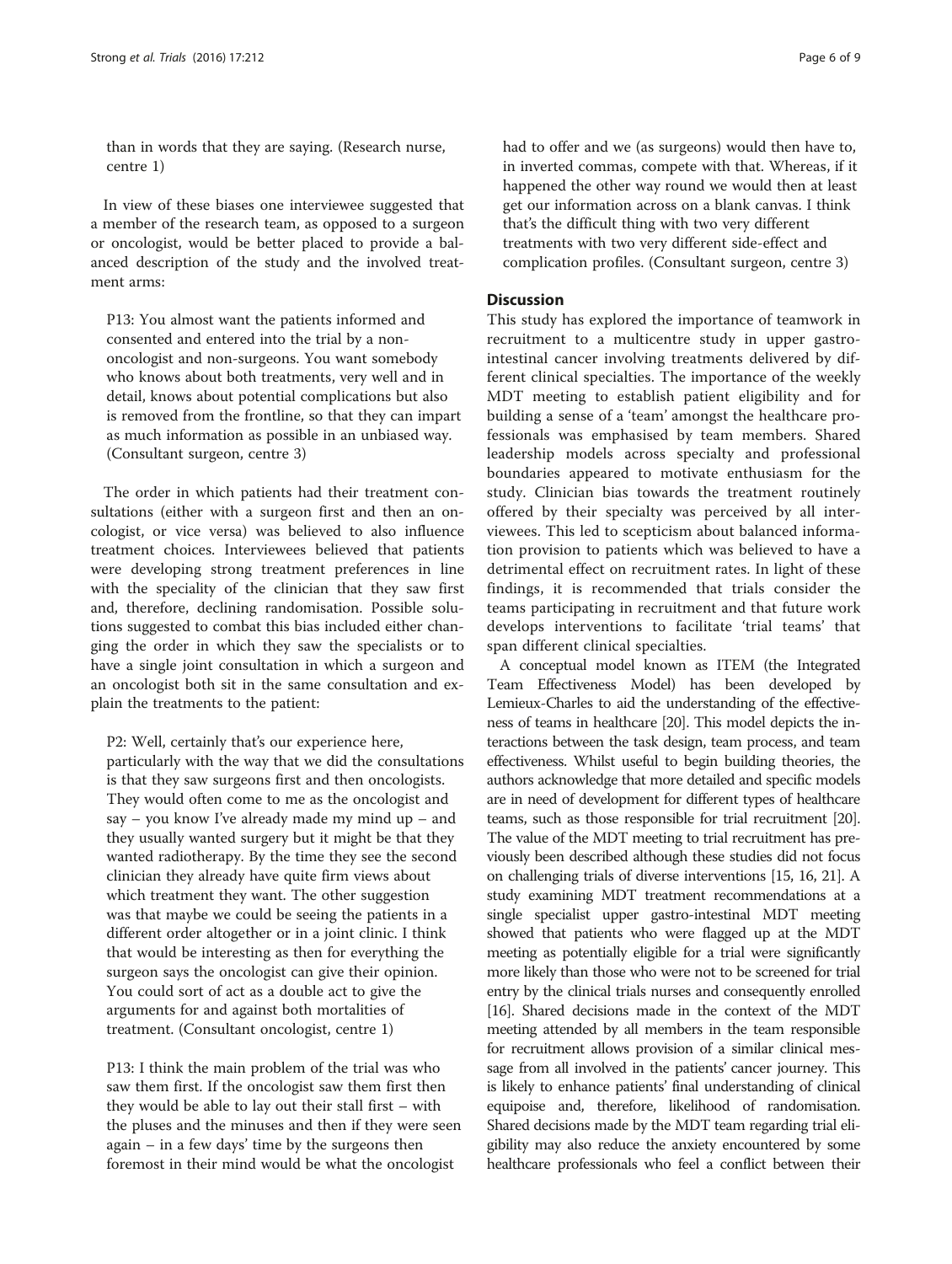<span id="page-6-0"></span>role as advocate for the patient and recruiter [\[22\]](#page-8-0). This is particularly important in trials involving interventions delivered by more than one specialty as detailed knowledge of the interventions is required in order to decide that a patient would be suitable to undergo each of the treatments.

Interviewees in our study who had worked together for longer periods of time (centres 1 and 3) were more positive regarding the team's perceived ability to recruit into the study. This finding is in keeping with a survey of 72 UK breast cancer teams which showed that the length of time a team had worked together had a significant influence on the ability to effectively co-ordinate the service [[23\]](#page-8-0). A novel RCT investigated the influence of an educational intervention involving 22 cancer MDTs in the UK aimed at improving the awareness, involvement, communication, and recruitment rates to clinical trials [[24](#page-8-0)]. Attendance by teams at the focused workshops improved several aspects of team functioning, such as team members' awareness of their colleagues' roles in regard to trial recruitment and time to develop specific recruitment strategies that work for the entire team as opposed to individual groups. However, this intervention failed to show a significant impact on the total number of patients approached regarding trial entry.

Whilst other studies have examined individual clinicians' reasons for choosing not to enter potentially eligible patients into a trial or the willingness to counter expressed patient preferences, we are unable to find other published literature that has explored perceptions regarding a colleague's treatment preferences [[25](#page-8-0), [26\]](#page-8-0). The majority of interviewees in our study believed that surgeons and oncologists had treatment preferences for the treatment that they were responsible for delivering (surgery or chemoradiotherapy respectively). This led to suspicions regarding whether the two treatments were being described to patients with equal enthusiasm. Perceived treatment preferences were not discussed between recruiters and appeared to be considered inevitable. It is possible that holding joint consultations in which the surgeon and oncologist sit together and explain the treatments and the study to the patient may reduce this problem or an independent research nurse could be trained to explain both treatments to patients to reduce these problems and improve recruitment. A nested study within the ProtecT trial (an RCT of treatments for localised prostate cancer) randomised patients to either a recruitment consultation with a consultant urologist or a research nurse, finding no significant difference in recruitment rates but a potential economic saving associated with research nurses compared to consultant surgeons undertaking the recruitment consultation [\[27\]](#page-8-0).

Although this research is exploratory and novel, it is potentially limited because only one randomised trial has been studied and whether findings may be generalised to other settings requires further research. We did, however, purposively select participants to interview to achieve maximum variation within this study setting. Another possible limitation is that the majority of the interviews (centres 1 and 2) were conducted by a clinical academic with a background in surgery which potentially could have influenced the findings. To minimise this a topic guide was followed, interviews were double-coded and themes discussed between authors to ensure reliability of the analysis. Interviews at centre 3 were also conducted by a qualitative researcher who did not have a surgical background, with similar findings emerging. Triangulation of data would have also strengthened this research. This could have been achieved by either undertaking observations of the MDT meetings in order to directly observe different team dynamics or interviewing patients to explore the influences of teamwork on patients' willingness to participate.

#### Conclusions

This qualitative study has highlighted a number of aspects of team functioning that are important for recruitment to RCTs involving interventions delivered by different clinical specialties. Ongoing work will continue to examine the specific aspects of task design and team process that aid recruitment in other RCTs and develop interventions that will facilitate teamwork and improve future recruitment.

## Appendix 1

## Topic guide

Oesophageal squamous cell cancer: induction chemotherapy and oesophagectomy versus induction chemotherapy and chemoradiotherapy – a feasibility study

Topic guide – Interviews exploring recruitment and teamwork

## Introduction

- 1. Introduce yourself
- 2. Gain written consent (Consent Form 08)
- 3. Describe your title and role

#### Background

- 1. Tell me about your involvement in the recruitment to trials, for example, the SCOPE trial. Probe for details.
- 2. Would you describe yourself as a scientist, clinician, doctor/nurse, trialist, researcher, or…? Or do you have more than one role? (If more than one role – are these roles complementary or are there conflicts?)
- 3. Have you received any training as a recruiter or for RCTs in general?
- 4. Tell me about your involvement in the recruitment to the SCC feasibility/chemoradiotherapy trial.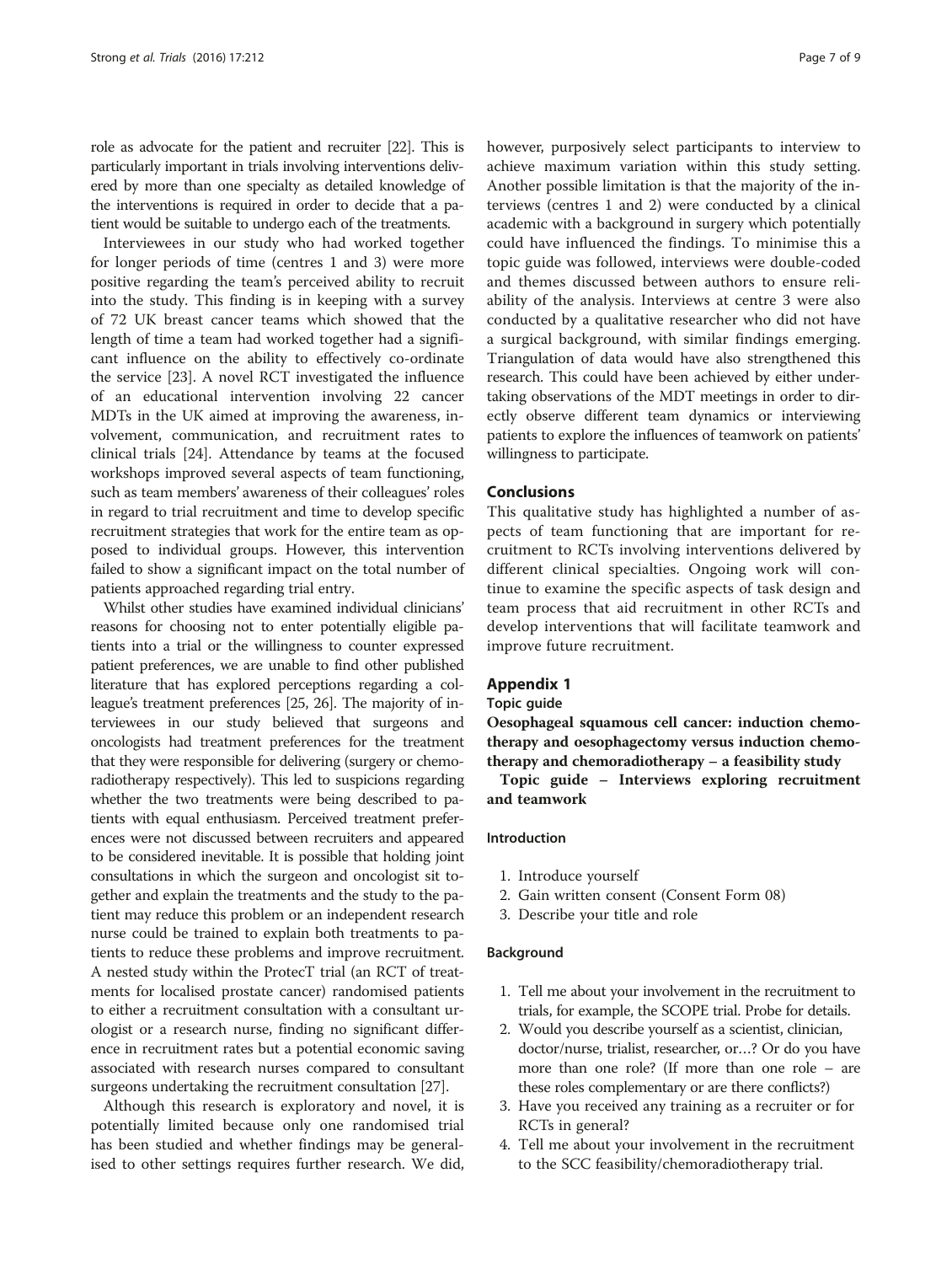- <span id="page-7-0"></span>5. What is involved in the treatment arms of this trial?
- 6. When did recruitment start?
- 7. How well is recruitment going? Probe for details.
- 8. Do you think your colleagues (PIs and recruiters) are 'in equipoise'? Probe for details.

## Recruitment pathway and teamwork

- 1. Are the eligibility criteria for the RCT clear? Do you think PIs agree with them (and comply with them)?
- 2. Are there reasons why recruitment is/would be difficult in this RCT, or have you had difficulties with recruitment?
- 3. Would you say that you are 'in equipoise'? What does 'equipoise' mean to you?
- 4. How are patients recruited into this RCT, details form screening to randomisation and who is involved or mainly responsible for each step? Who is involved with recruitment?
- 5. Who undertakes the assessment of patient eligibility for this RCT? Are you involved in eligibility assessment?
- 6. Who has lead this project, views about leadership?
- 7. Relationships and communication with other members of multidisciplinary team, including the research nurses?
- 8. Do you ever have a feeling during an appointment that a patient should really have one treatment rather than another? Probe: Why? What do you do about that?

## Difficulties during recruitment

- 1. What would you say are the main difficulties that this trial faces with recruitment?
- 2. Is recruitment organised well? Do other people explain the RCT to patients?
- 3. Are there difficulties with any particular arm?
- 4. Do patients have strong preferences?
- 5. Do you think this RCT is the right thing for these patients?

## Personal views

- 1. Do you think this RCT will be successful? Probe all the reasons for answer.
- 2. Do you know (or have a hunch) about what the outcome of the RCT will be?
- 3. If you were a patient in this position today, would you agree to be recruited to the RCT and be randomised? Or would you choose a treatment? Which one?

#### Finally – improving recruitment

1. What might, in your opinion, improve the recruitment appointments?

## Close the interview

- 1. Record baseline information on the interviewee (job, grade).
- 2. Thank the interviewee for participating in the interview.

#### Abbreviations

MDT: multidisciplinary team; SCC: squamous cell carcinoma; UK: United Kingdom.

#### Competing interests

The authors declare that they have no competing interests.

#### Authors' contributions

SS, SP, NM, JD, and JB designed and executed the study and contributed to the manuscript. The data were analysed by SS and CW. SS wrote the first draft of the manuscript with contributions from all authors. All authors read and approved the final manuscript.

#### Acknowledgements

We would like to acknowledge all clinicians who participated in this study by agreeing to be interviewed. This article presents research commissioned in part by the National Institute for Health Research (NIHR) under Research for Patient Benefit Program PB-PG-0807–14131. The views expressed in this publication are those of the author(s) and not necessarily those of the NHS, the NIHR, or the Department of Health.

This work was undertaken with the support of the MRC ConDuCT-II Hub (Collaboration and innovation for Difficult and Complex randomised controlled Trials In Invasive procedures – MR/K025643/1)

#### Author details

<sup>1</sup> Centre for Surgical Research, School of Social and Community Medicine, University of Bristol, Canynge Hall, 39 Whatley Road, BS8 2PS Bristol, UK. 2 Division of Surgery, Head and Neck, University Hospitals Bristol NHS Foundation Trust, Bristol, UK.

#### Received: 15 December 2015 Accepted: 14 April 2016 Published online: 26 April 2016

#### References

- 1. Barton S. Which clinical studies provide the best evidence? The best RCT still trumps the best observational study. BMJ. 2000;321:255–6.
- 2. NHS Centre for Reviews and Dissemination. Systematic reviews of research on effectiveness. In: Centre for Reviews and Dissemination's guidance for those carrying out or commissioning reviews: Report 4. 2nd ed. York: University of York; 2001.
- 3. Puffer S, Torgerson D. Recruitment difficulties in randomised controlled trials. Control Clin Trials. 2003;24(3S):S214–1.
- 4. Levato LC, Hill K, Hertert S, Hunninghake DB, Probstfield JL. Recruitment for controlled trials: literature summary and annotated bibliography. Control Clin Trials. 1997;18:328–57.
- 5. Donovan J, Mills N, Smith M, et al. Improving design and conduct of randomised controlled trials by embedding the min qualitative research: ProtecT (prostate testing for cancer and treatment) study. BMJ. 2002;325:766–70.
- 6. Paramasivan S, Huddart R, Hall E, Lewis R, Birtle A, Donovan J. Key issues in recruitment to randomised controlled trials with very different interventions: a qualitative investigation of recruitment to the SPARE trial (CRUK/07/011). Trials. 2011;15(12):78.
- 7. Jenkins VA, Fallowfield LJ, Souhami A, Sawtell M. How do doctors explain randomised clinical trials to their patients? Eur J Cancer. 1999;35(8):1187–93.
- 8. McDaid C, Hodges Z, Fayter D, Stirk L, Eastwood A. Increasing participation of cancer patients in randomised controlled trials: a systematic review. Trials. 2006;7:16.